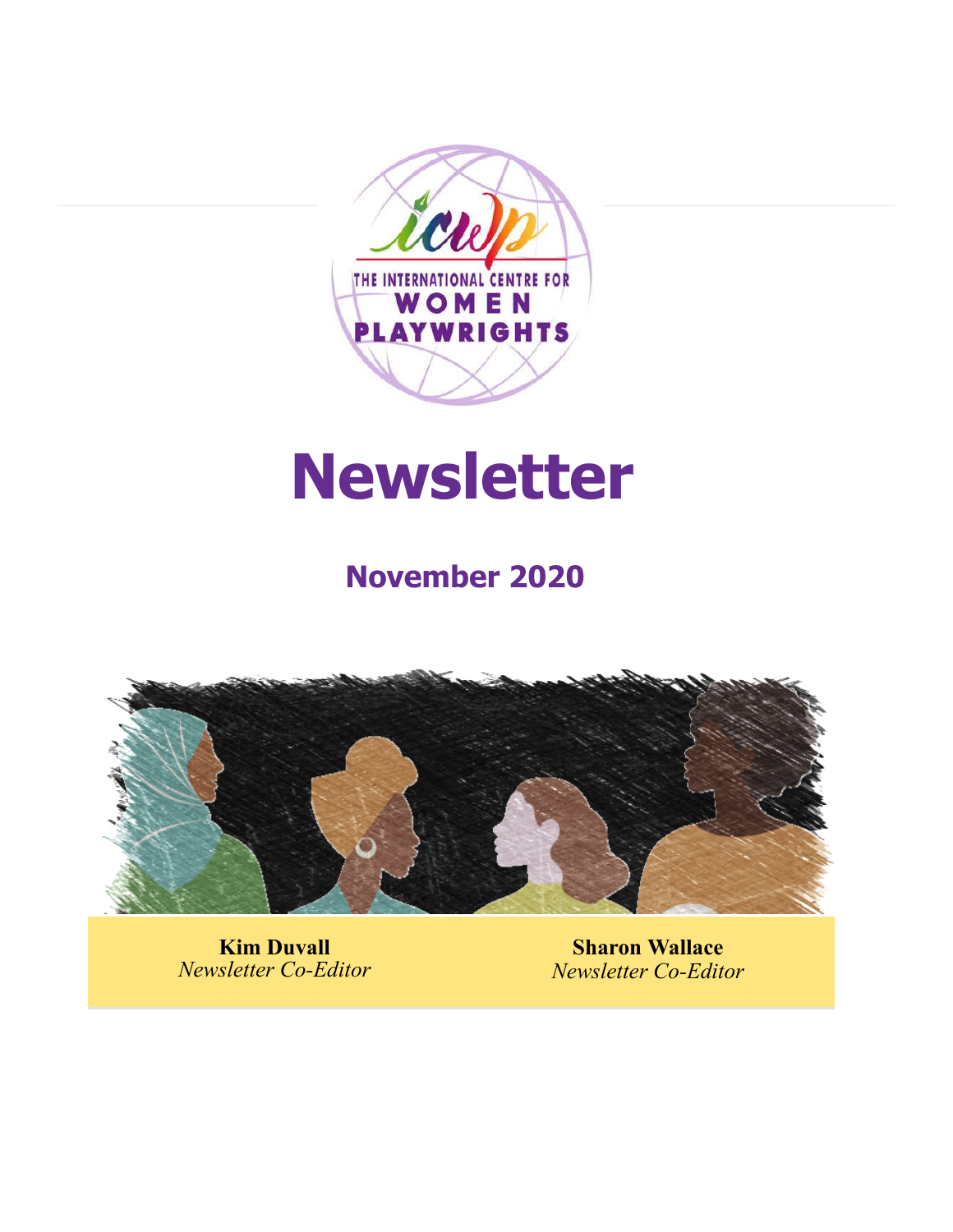## From the ICWP President

Theater. When will things return to normal? In light of the coronavirus, things will never be the same again. In some ways, that might be positive. Several articles in the November issue discuss the state of the theater. In my view, the comeback of successful theaters centers on women playwrights gaining parity.

I sent a letter to the Dramatist Play Service Catalogue and Broadway Publishing. The Dramatist Play Service sent us a positive response regarding their process; they "try to acquire quality plays from the widest spectrum of authors and voices." The philosophy of the new VP of Acquisitions says that he has acquired six new works for DPS. Four of them have been by women, and three of those women are Latinx.

The other two plays are by men, one of whom is African American, and the other of whom happens to be gay. It is my intention to continue to look for and hopefully be able to acquire plays by authors who reflect people and Americans from all backgrounds." That is a hopeful response, indeed.

Fun is on the horizon with the 1st Zoom Theater Party on 12 December 2020 at 4 pm ET. Details are coming soon.

**Sharon Wallace** President, ICWP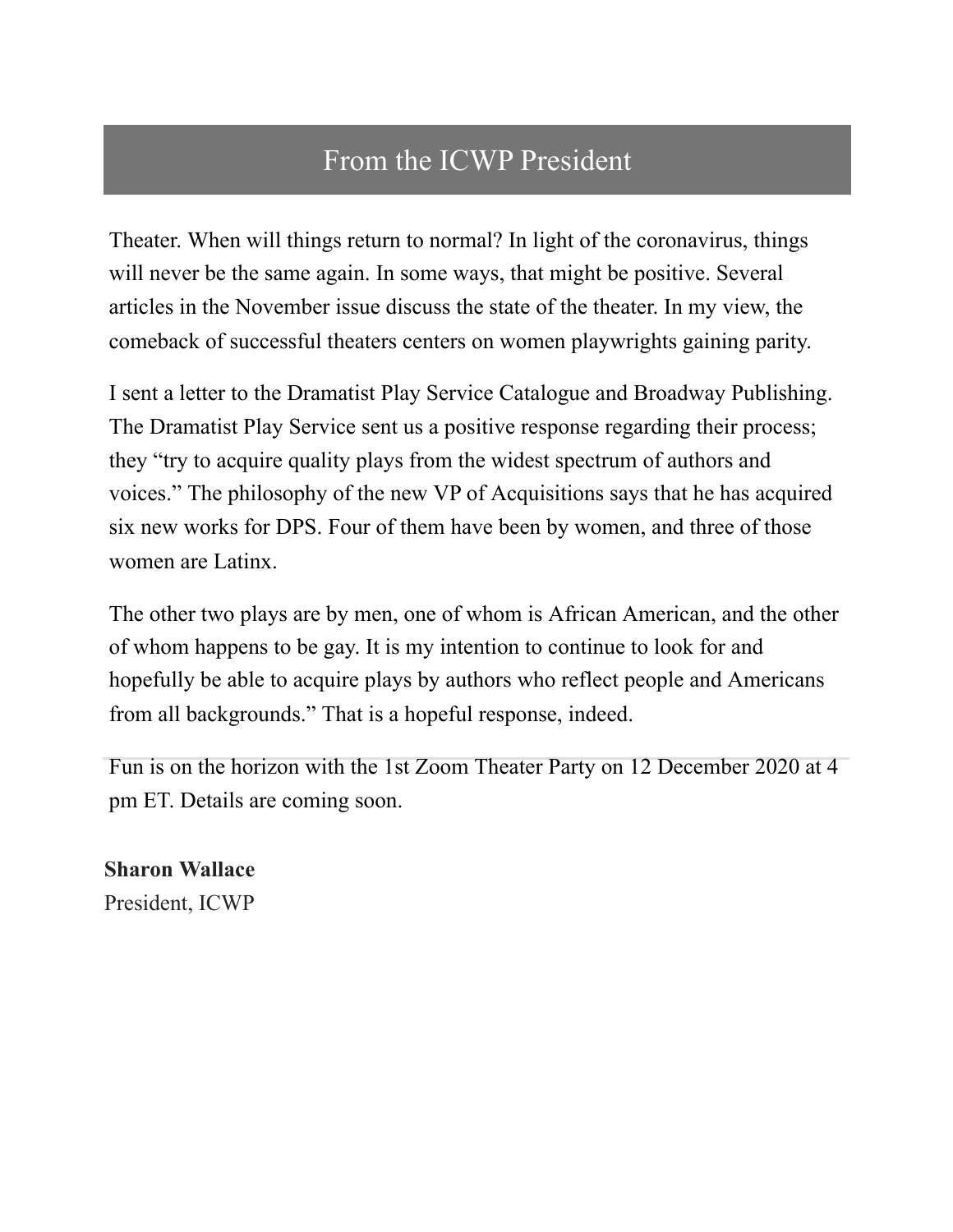## ARTICLES



#### **Theaters Seek and Share Mini-Plays**

Nonprofits around the country plan to commission works of no longer than 10 minutes that can be read or performed by people sheltering in place.

Michael Paulson, theater reporter for the The New York Times, writes, "They took their new jobs less than two years ago: a diverse group of ambitious arts administrators eager to see how their ideas and dreams might influence theaters around the country. Now they find themselves confronting a situation they never could have imagined: leading their theaters through a global pandemic."

Read the full article [here](https://www.nytimes.com/2020/04/01/theater/theaters-share-mini-plays-coronavirus.html) or visit *https://www.nytimes.com/2020/04/01/theater/theaters-share-mini-playscoronavirus.html*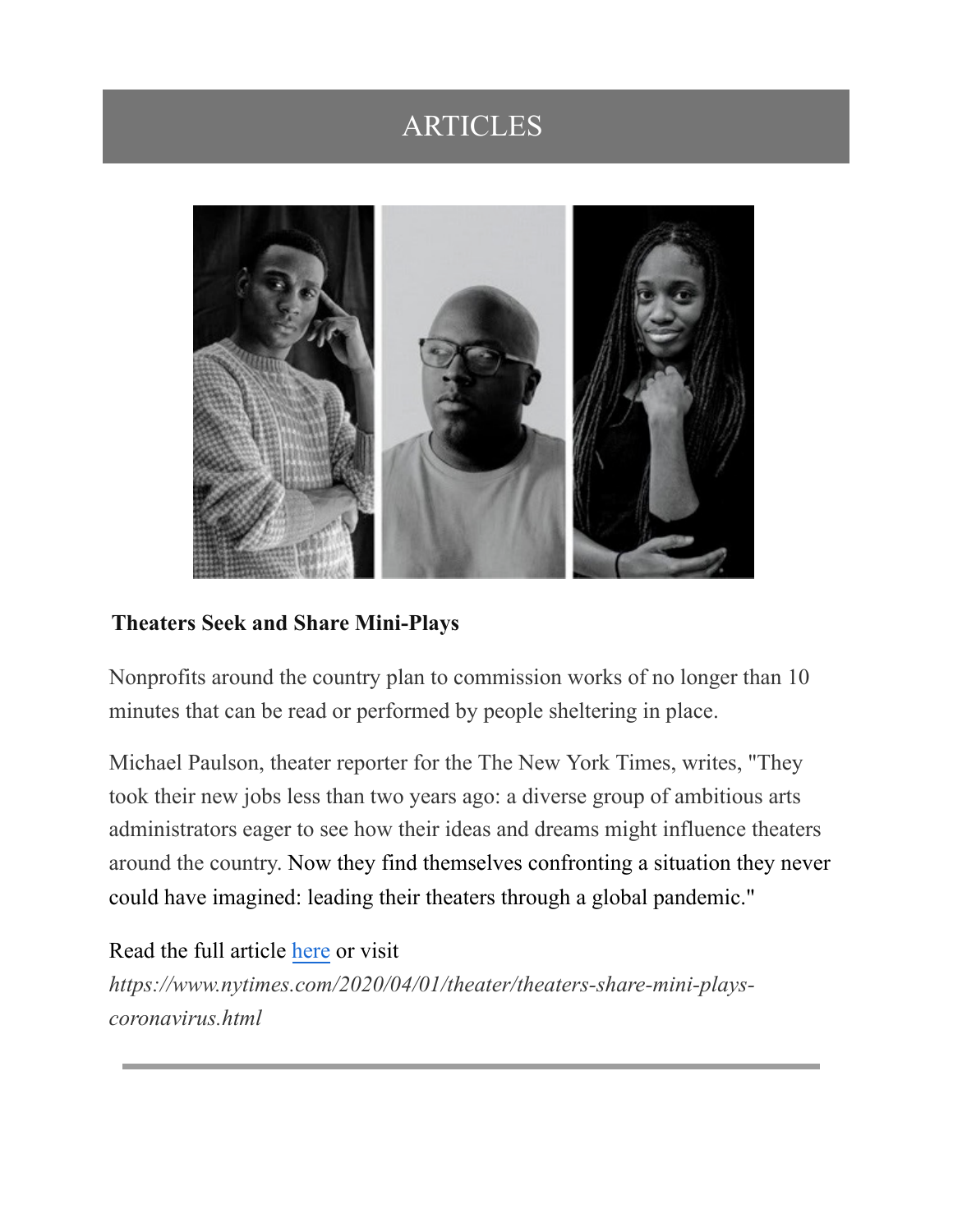#### **When and How to Return to the Stage**

August Krickel writes that theater groups in South Carolina, USA, are "eager to return to the ring, but are stymied by an as-yet unannounced reprieve from state restrictions."

Click [here](https://www.postandcourier.com/free-times/news/covid19/local-theater-companies-contemplate-when-and-how-they-might-return-to-the-stage/article_0b61730a-a971-11ea-9645-2f4ca1057a9e.html) to read how several small companies are facing COVID-19 closures and reopening challenges, or visit *https://www.postandcourier.com/freetimes/news/covid19/local-theater-companies-contemplate-when-and-how-theymight-return-to-the-stage/article\_0b61730a-a971-11ea-9645-2f4ca1057a9e.html*



#### **Broadway Can Learn from South Korea's Theatres During COVID-19**

South Korea's relatively successful "K-quarantine model" has gained the attention of dozens of countries. Its application to Korea's theatre market is noteworthy and a model that the Broadway community should expect theatre owners, audiences, and marketers to adopt.

Natalie Rine writes more [here](https://twulocal769.com/broadway-can-learn-from-south-koreas-theatre-market-during-covid-19), or visit *https://twulocal769.com/broadway-canlearn-from-south-koreas-theatre-market-during-covid-19/*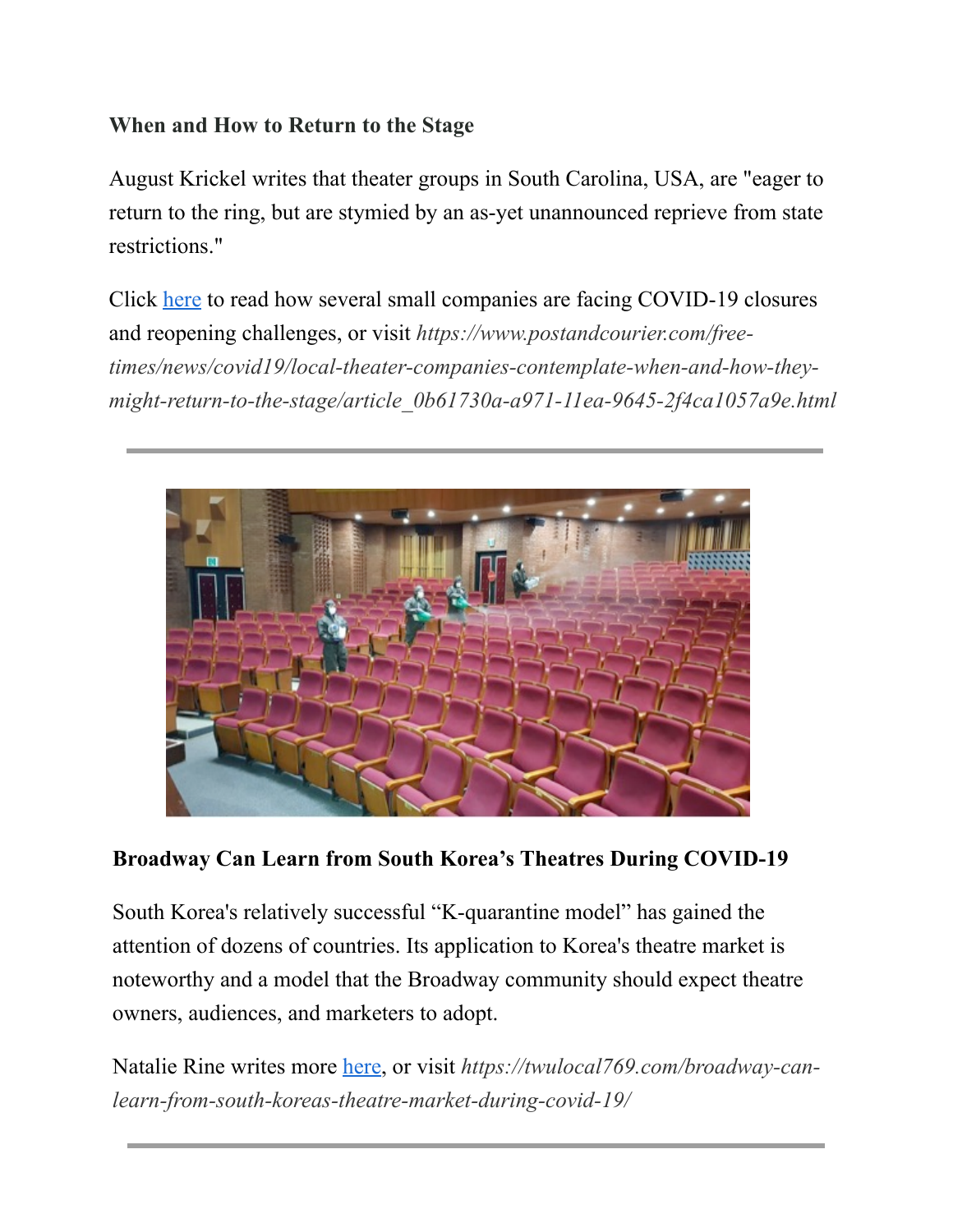

#### **A Heartbreaking Realization**

Helen Lewis, London-based staff writer for *The Atlantic,* poses the question: When will we want to be in a room full of strangers again?

She writes, "As a live art form, theater is particularly affected by the coronavirus, along with concerts and stand-up comedy performances. As I talked with writers, directors, and producers, the same refrain recurred: *When will anyone want to be in a dark room full of strangers again?* Many of those I spoke with were quietly updating their scenario-planning documents to account for a return next spring, and warned that, without a bailout, that long of a shutdown would financially cripple some institutions. Even when theaters reopen, social-distancing rules could hamper rehearsals, and force venues to sell fewer (and therefore more expensive) tickets. Most believe theater will eventually rebound, but there is talk of a generation of artists and audiences being lost."

#### Read the full article [here](https://www.theatlantic.com/international/archive/2020/05/theater-survive-coronavirus-art-west-end-broadway/611338), or visit

*https://www.theatlantic.com/international/archive/2020/05/theater-survivecoronavirus-art-west-end-broadway/611338/*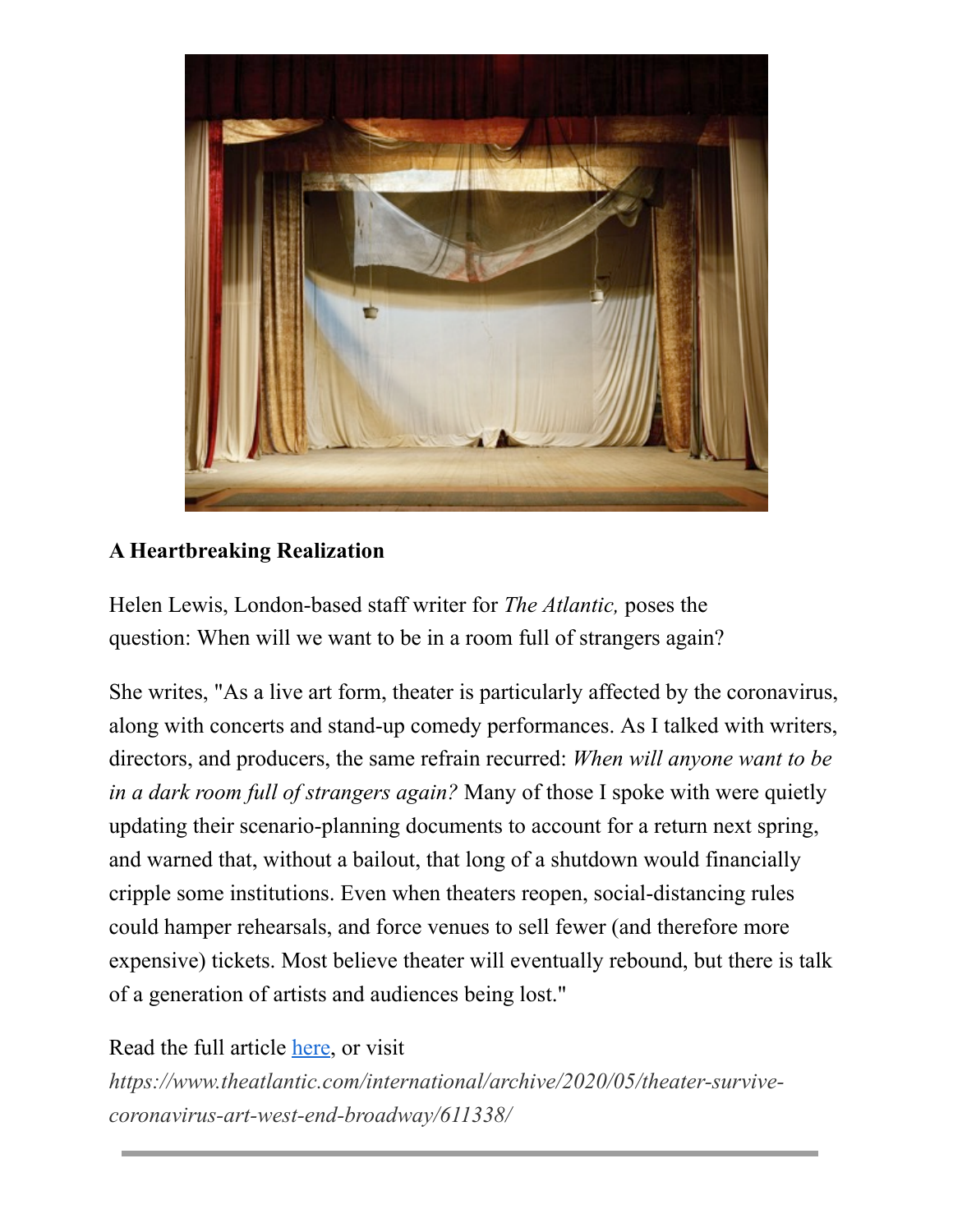

#### **The Female Playwrights Transforming Television**

Journalist Robert Ito looks at four female writers who navigate between the worlds of theater and TV.

"In the theater world," he writes, "a playwright can take months to write a piece and spend years in readings and workshops before, if ever, seeing it onstage; in television, that same playwright can dash off an episode in a week and have an audience of millions that fall. A decent writer can make a solid living in TV (sometimes more than solid), whereas only a handful of playwrights in the entire country make a living solely from writing plays, with everyone else supplementing their income as a teacher or a teaching artist or, yes, a TV writer. [...] Driven by peak TV's seemingly wide-open opportunities as they are driven away by the lack of work in the American theater, many female playwrights are now supplementing their income in the writers' rooms of Hollywood."

Read the full article [here,](https://www.altaonline.com/dispatches/a6463/television-female-playwrights) or visit *https://www.altaonline.com/dispatches/a6463/television-female-playwrights/*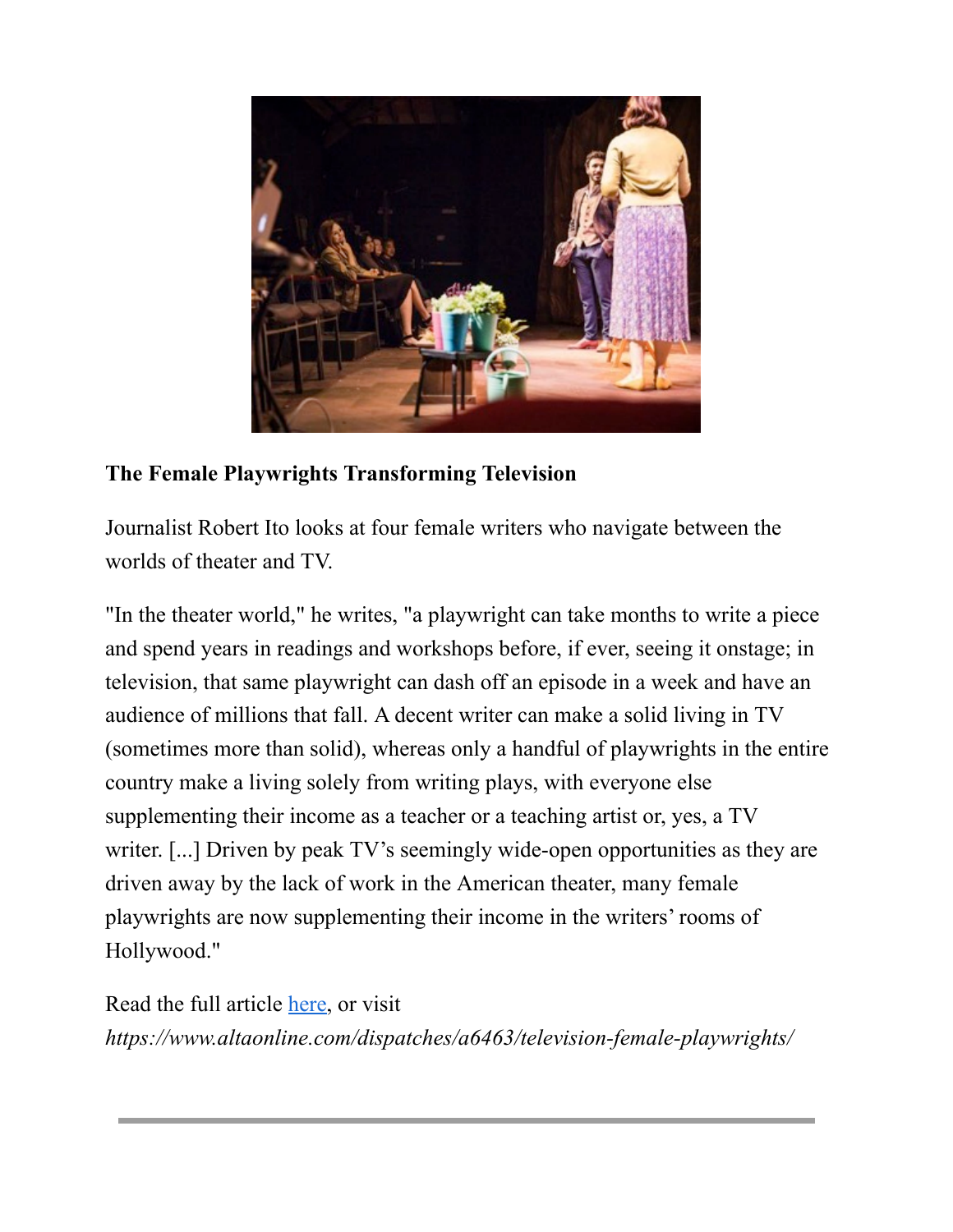## NEWS AND HAPPENINGS

The **ICWP Board** is excited about the successful participation of the Zoom programs. Please join us if you haven't already.

If you have advice for our members or would like to write on a burning issue for a blog posting, please contact ICWP at [admin@womenplaywrights.org](mailto:admin@womenplaywrights.org).

## DEVELOPMENT IN THE YEAR AHEAD

#### From **Lisa Randall**

Peer support is one of the core values celebrated by the membership of ICWP. Cheering each other on, sharing news, providing inspiration, and maintaining the importance of women supporting women in their playwriting journey is our vibrancy.

Last year, our Fundraising Committee raised close to \$3,500 through an online campaign. The membership gave generously and through this fundraising, ICWP will be able to support a group of playwrights develop their knowledge, skills, and experience in the field.

In October, ICWP launched the Grant Opportunity for the Black, Indigenous, and People of Color who are our members. The deadline for submission is November 15. Through social media efforts, we have put out the call for proposals, and we look forward to supporting those successful recipients.

In the year ahead, we look forward with hope to sharing news about the development activities our recipients will undertake towards achieving their goals. And cheer them onwards in sharing their critical stories with the world.